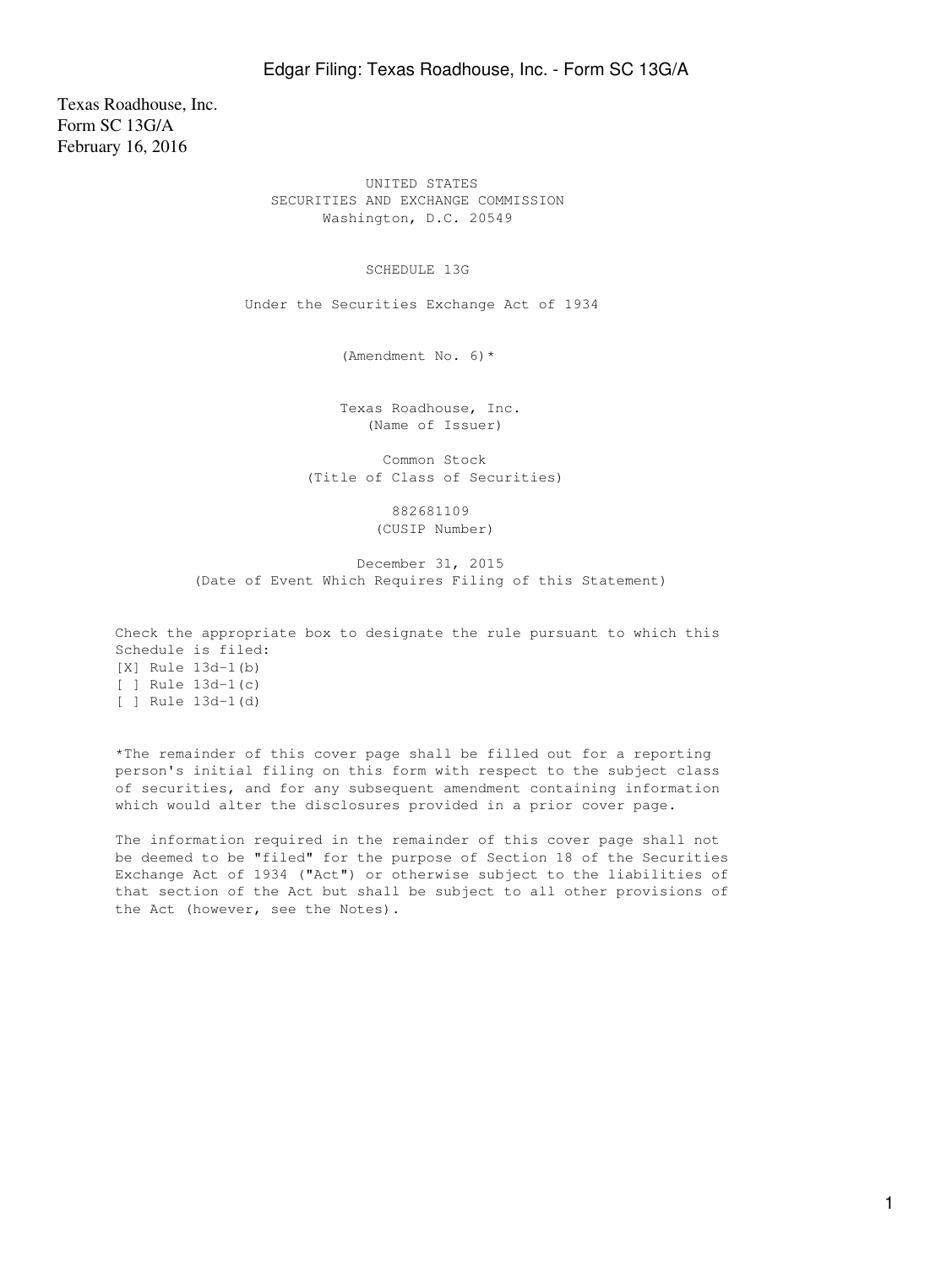CUSIP: 882681109 Page 1 of 5 1 NAMES OF REPORTING PERSONS I.R.S. IDENTIFICATION NOS. OF ABOVE PERSONS (ENTITIES ONLY) Capital Research Global Investors \*\* 2 CHECK THE APPROPRIATE BOX IF A MEMBER OF A GROUP (SEE INSTRUCTIONS) (a) (b) 3 SEC USE ONLY 4 CITIZENSHIP OR PLACE OF ORGANIZATION Delaware 5 SOLE VOTING POWER 4,587,200 6 SHARED VOTING POWER NUMBER OF SHARES NONE BENEFICIALL Y OWNED BY 7 SOLE DISPOSITIVE POWER EACH REPORTING 4,587,200 PERSON WITH: 8 SHARED DISPOSITIVE POWER NONE 9 AGGREGATE AMOUNT BENEFICIALLY OWNED BY EACH REPORTING PERSON 4,587,200 Beneficial ownership disclaimed pursuant to Rule 13d-4 10 CHECK BOX IF THE AGGREGATE AMOUNT IN ROW (9) EXCLUDES CERTAIN SHARES (SEE INSTRUCTIONS) 11 PERCENT OF CLASS REPRESENTED BY AMOUNT IN ROW 9 6.5% 12 TYPE OF REPORTING PERSON (SEE INSTRUCTIONS) IA

\*\* A division of Capital Research and Management Company (CRMC)

2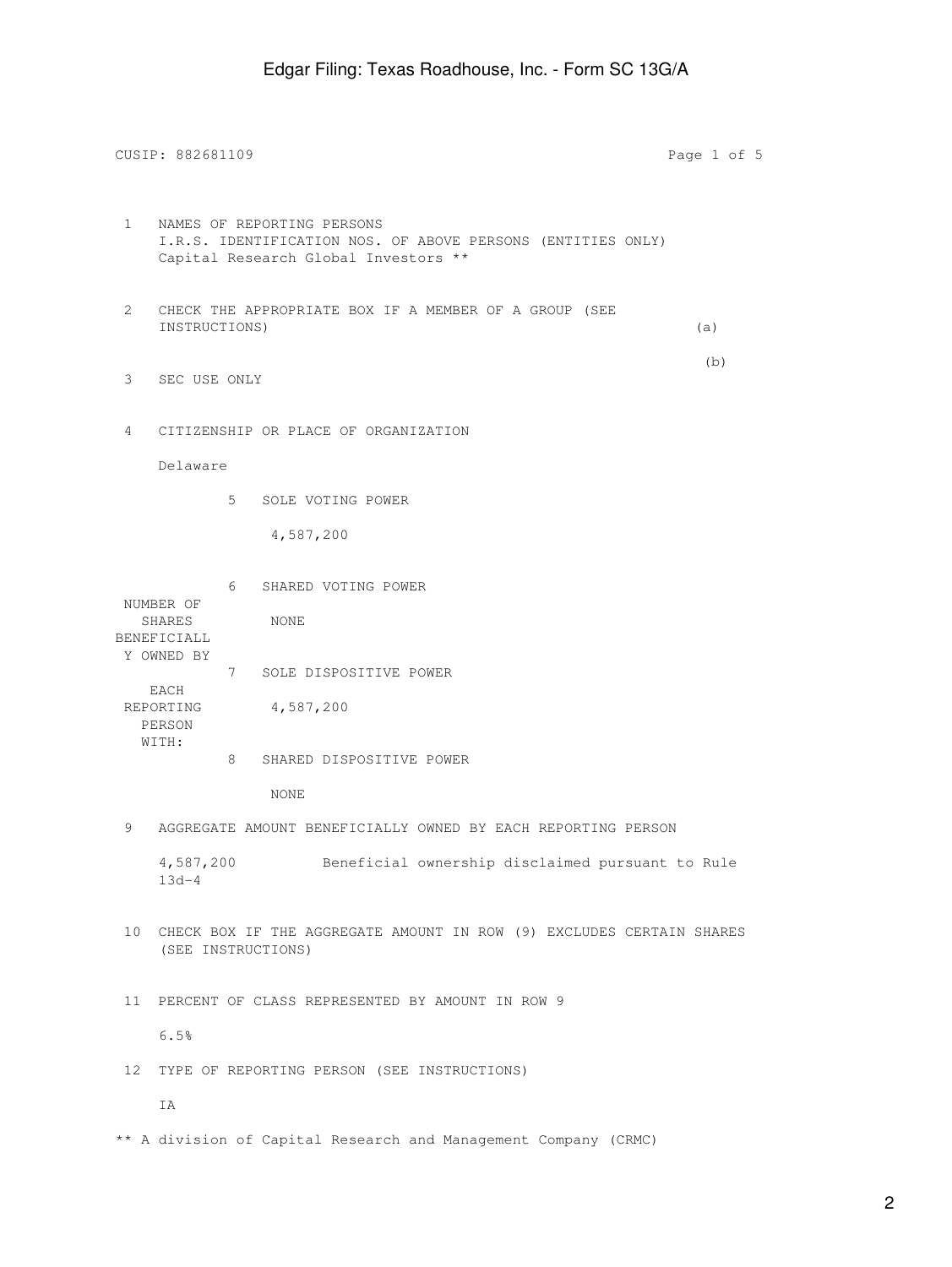CUSIP: 882681109 Page 2 of 5 SECURITIES AND EXCHANGE COMMISSION Washington, DC 20549 Schedule 13G Under the Securities Exchange Act of 1934 Amendment No. 6 Item 1(a) Name of Issuer: Texas Roadhouse, Inc. Item 1(b) Address of Issuer's Principal Executive Offices: 6040 Dutchmans Lane, Suite 200 Louisville, KY 40205 United States Item 2(a) Name of Person(s) Filing: Capital Research Global Investors Item 2(b) Address of Principal Business Office or, if none, Residence: 333 South Hope Street Los Angeles, CA 90071 Item 2(c) Citizenship: N/A Item 2(d) Title of Class of Securities: Common Stock Item 2(e) CUSIP Number: 882681109 Item 3 If this statement is filed pursuant to sections 240.13d-1(b) or 240.13d-2(b) or (c), check whether the person filing is a: (e) [X] An investment adviser in accordance with section 240.13d-1(b)(1)(ii)(E). Item 4 Ownership Provide the following information regarding the aggregate number and percentage of the class of securities of the issuer identified in Item 1. (a) Amount beneficially owned: (b) Percent of class: (c) Number of shares as to which the person has: (i) Sole power to vote or to direct the vote: (ii) Shared power to vote or to direct the vote: (iii) Sole power to dispose or to direct the disposition of:

(iv) Shared power to dispose or to direct the disposition of:

See page 2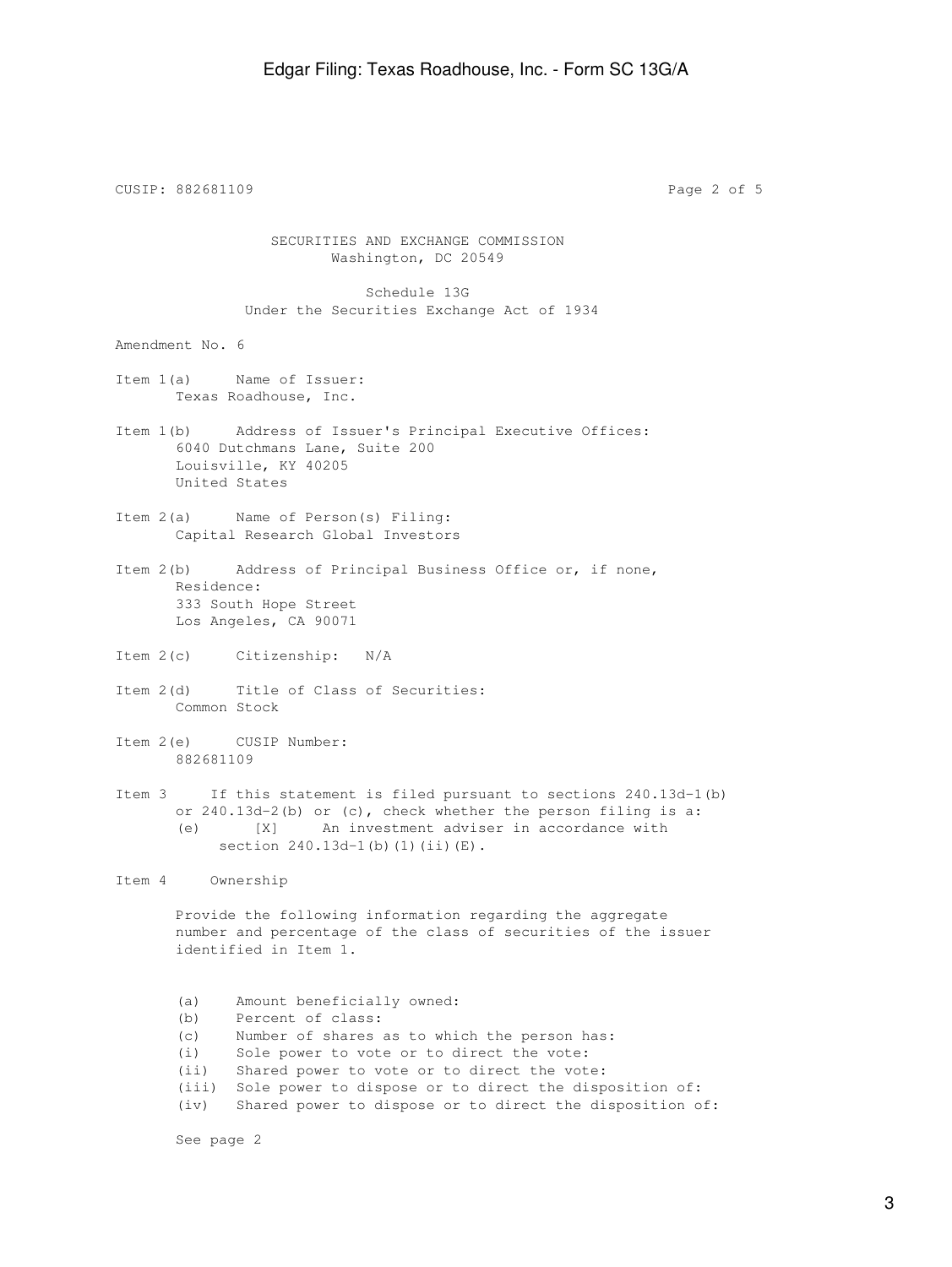## Edgar Filing: Texas Roadhouse, Inc. - Form SC 13G/A

 Capital Research Global Investors is deemed to be the beneficial owner of 4,587,200 shares or 6.5% of the 70,144,492 shares believed to be outstanding as a result of CRMC acting as investment adviser to various investment companies registered under Section 8 of the Investment Company Act of 1940.

## CUSIP: 882681109 Page 3 of 5

- Item 5 Ownership of Five Percent or Less of a Class. If this statement is being filed to report the fact that as of the date hereof the reporting person has ceased to be the beneficial owner of more than five percent of the class of securities, check the following: [ ]
- Item 6 Ownership of More than Five Percent on Behalf of Another Person: One or more clients of Capital Research Global Investors have the right to receive or the power to direct the receipt of dividends from, or the proceeds from the sale of, the Common Stock of Texas Roadhouse, Inc. Capital Research Global Investors holds more than five percent of the outstanding Common Stock of Texas Roadhouse, Inc. as of December 31, 2015 on behalf of each of the following client(s):

AMCAP Fund

- Item 7 Identification and Classification of the Subsidiary Which Acquired the Security Being Reported on By the Parent Holding Company or Control Person: N/A
- Item 8 Identification and Classification of Members of the Group: N/A
- Item 9 Notice of Dissolution of Group: N/A
- Item 10 Certification

 By signing below, I certify that, to the best of my knowledge and belief, the securities referred to above were acquired and are held in the ordinary course of business and were not acquired and are not held for the purpose of or with the effect of changing or influencing the control of the issuer of the securities and were not acquired and are not held in connection with or as a participant in any transaction having that purpose or effect.

## Signature

 After reasonable inquiry and to the best of my knowledge and belief, I certify that the information set forth in this statement is true, complete and correct.

Date: February 9, 2016 Signature: Timothy D. Armour\*\*\* Name/Title: Timothy D. Armour - Partner Capital Research Global Investors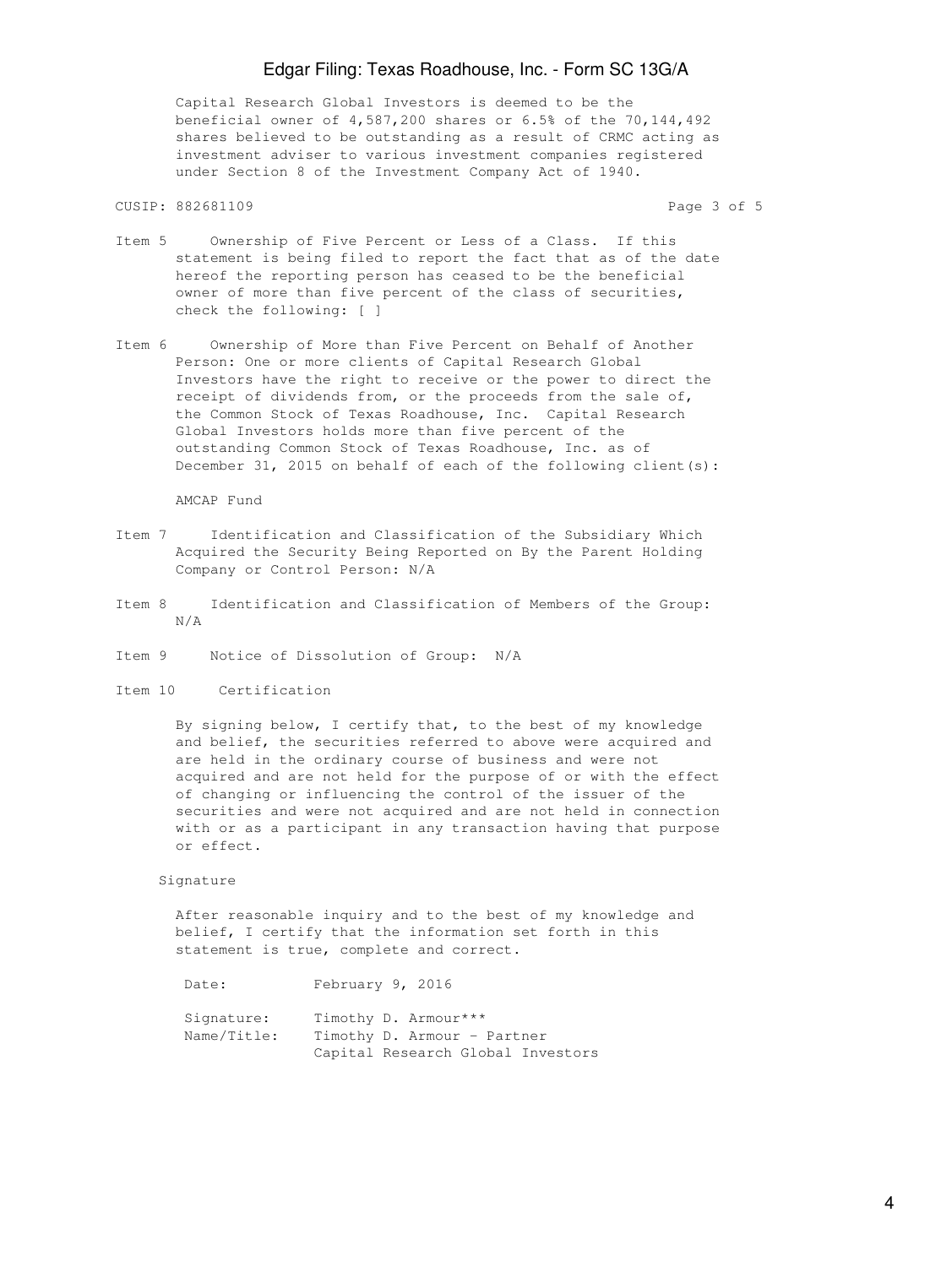CUSIP: 882681109 **Page 4 of 5** 

 \*\*\*By /s/ Herbert Y. Poon Herbert Y. Poon Attorney-in-fact

 Signed pursuant to a Power of Attorney dated February 2, 2015 included as an Exhibit to Schedule 13G filed with the Securities and Exchange Commission by Capital Research Global Investors on February 9, 2015 with respect to Southwestern Energy Company.